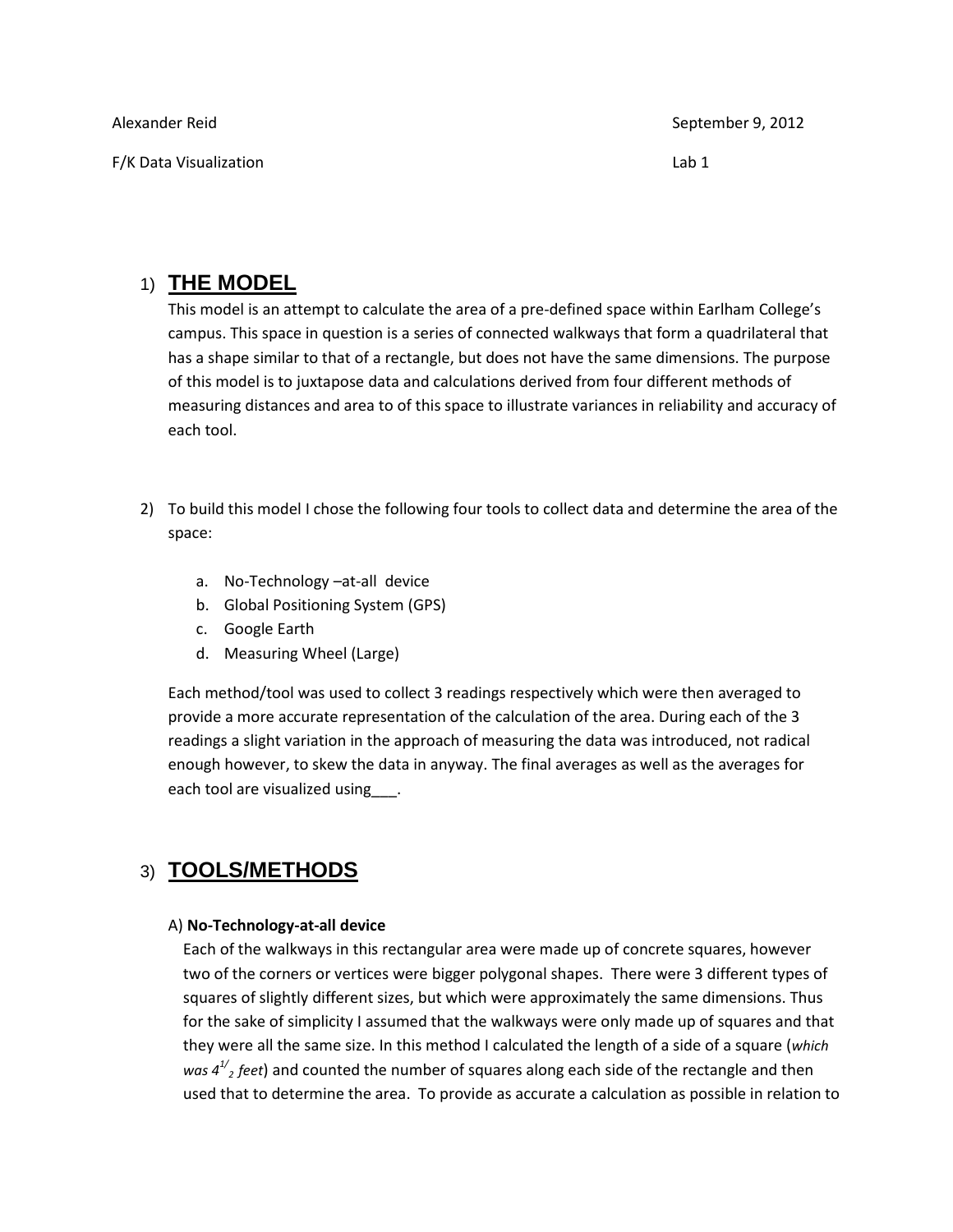the assumptions my model makes, I calculated the area for each of the 3 readings by multiplying *Side 1* & *Side 2* to calculate one area, then multiplied *Side3* & *Side 4* to calculate another area, and then took the average of those two calculations to determine the final area for that reading.



#### B) **Global Positioning System (GPS)**

*GPS is a navigational system using satellite signals to fix the location of a radio receiver on or above the Earth's surface* [\(http://www.merriam-webster.com\)](http://www.merriam-webster.com/). In this method I stood at each corner of the rectangular area and used a GPS receiver to demark the location in terms of latitude and longitude (N,W). For each of the 3 readings I stood in the center of the square at each corner of the rectangle and restarted the device before I took a new reading. Then I used the formula for calculating the *Area of Irregular Polygons* [*A = (1/2)(x1\*y2 - x2\*y1 + x2\*y3 x3\*y2 + x3y4 - x4y3 + x4\*y5 -x5\*y4 + x5\*y1 - x1\*y5)*] , to determine the area.

## C) **Google Earth**

*Google Earth is a virtual globe, map and geographical information program.* ([http://en.wikipedia.org/wiki/Google\\_Earth\)](http://en.wikipedia.org/wiki/Google_Earth) In this method I took the GPS coordinates from the previous method and used Google Earth's Polygon tools to measure the area of the rectangular space.

#### D) **Measuring Wheel** (Large)

*The Measuring Wheel is a device for measuring distance marked in fractional increments of revolution from a reference position, and its current position can be represented as fraction of a revolution from that position*.( http://en.wikipedia.org/wiki/Surveyor's wheel) The measuring wheel I used measures the distance in feet In this method I walked along the edge of each walkway that makes up the rectangular space. For each reading I noted the length of each side and similar to the No-Technology-at-all method, I multiplied *Side 1* & *Side 2* to calculate one area, then multiplied *Side3* & *Side 4* to calculate another area, and then took the average of those two numbers to determine the final area.

# 4) **ASSUMPTIONS**

My model makes the following assumptions: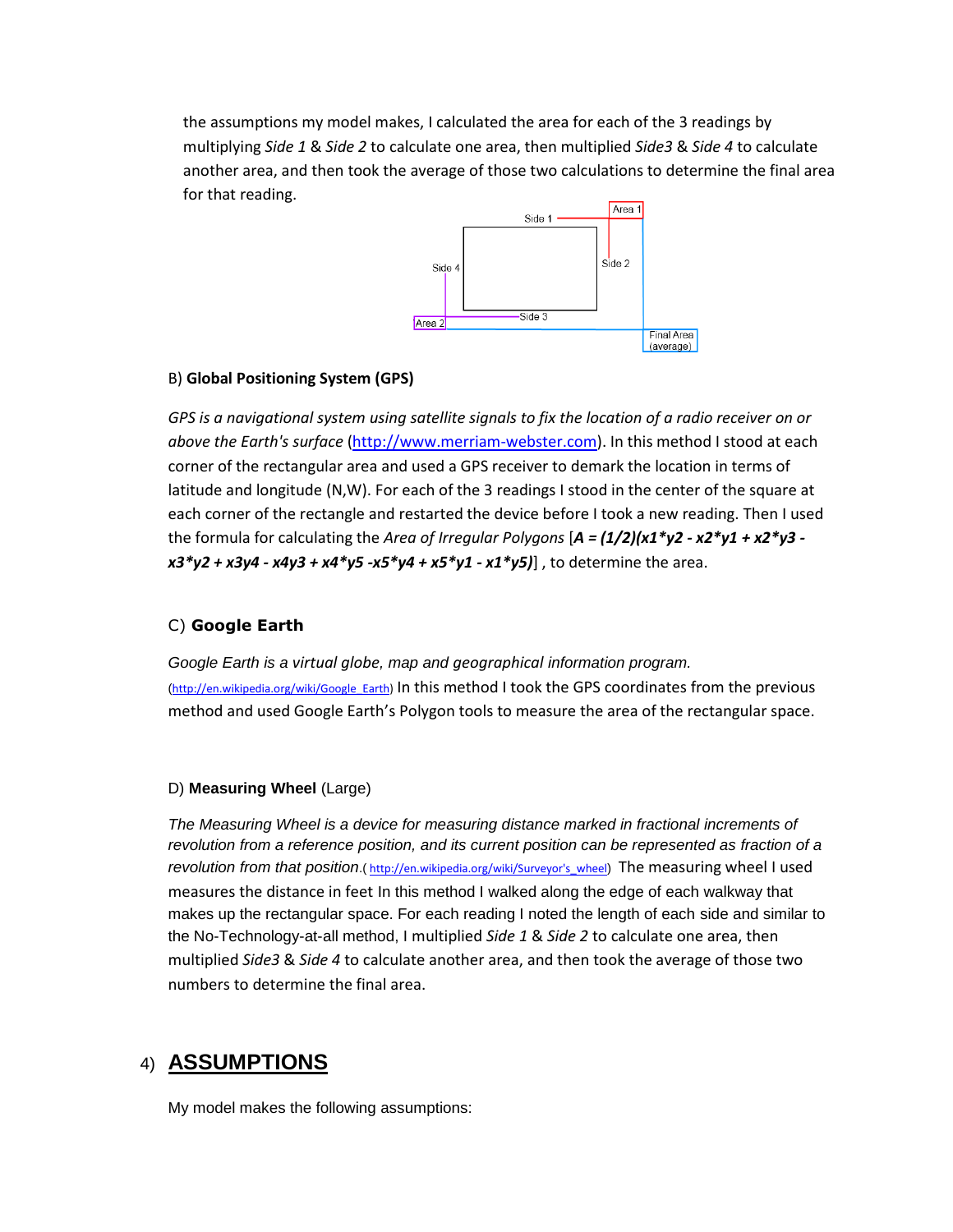- i. The quadrilateral being measured is a rectangle.
- ii. Each of the squares making up the walkways of the quadrilateral are the same size.
- iii. The walkways are made up of **only** squares.





| <b>AREA (GPS Coordinates with Irregular Polygon Formula)</b> | <b>AVERAGE</b> |
|--------------------------------------------------------------|----------------|
|                                                              |                |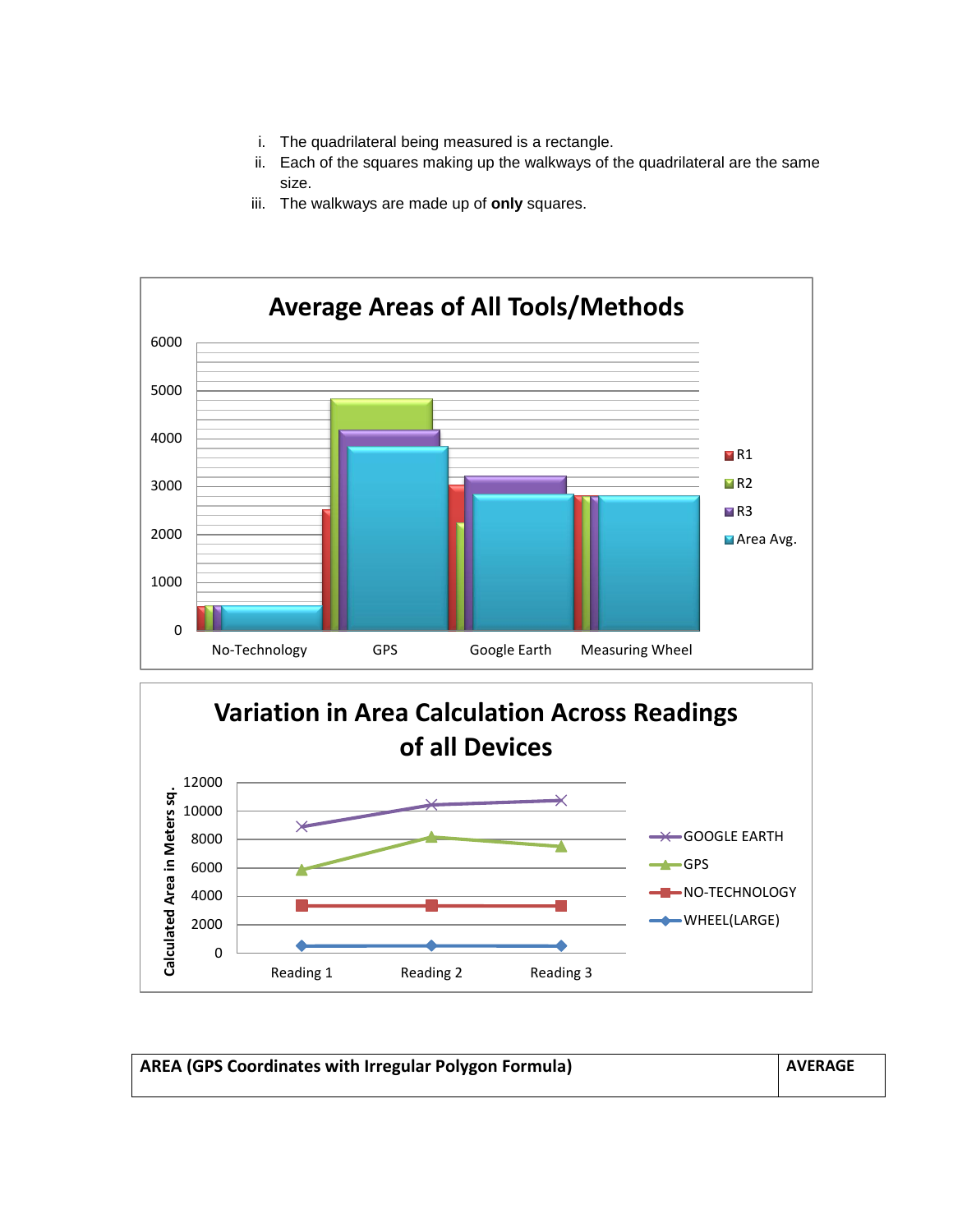| Reading 1              | Reading 2    | Reading 3              |             |
|------------------------|--------------|------------------------|-------------|
| 2,528.1 m <sup>2</sup> | 4,841.1 $m2$ | 4,189.4 m <sup>2</sup> | 3852.9 $m2$ |

| AREA (No-technology-at-all Method) |            |                     | <b>AVERAGE</b> |
|------------------------------------|------------|---------------------|----------------|
| Reading 1                          | Reading 2  | Reading 3           |                |
| 511.5 $m^2$                        | 526.3 $m2$ | 516.6m <sup>2</sup> | 518.1 $m2$     |

| <b>AREA (Google earth Calculation)</b> |              |              | <b>AVERAGE</b> |
|----------------------------------------|--------------|--------------|----------------|
| Reading 1                              | Reading 2    | Reading 3    |                |
| 3043.7 $m2$                            | 2,263.7 $m2$ | 3,231.8 $m2$ | 2,846.4 $m2$   |

| <b>AREA (Measuring Wheel)</b> |             |                     | <b>AVERAGE</b>     |
|-------------------------------|-------------|---------------------|--------------------|
| Reading 1                     | Reading 2   | Reading 3           |                    |
| 2, 822 m <sup>2</sup>         | 2, 810 $m2$ | $2,807 \text{ m}^2$ | $2813 \text{ m}^2$ |

# 5) **SOURCES OF ERROR**

- a. **No-technology-at-all Method**
	- i. Deterioration of the walkways.
- b. **GPS**